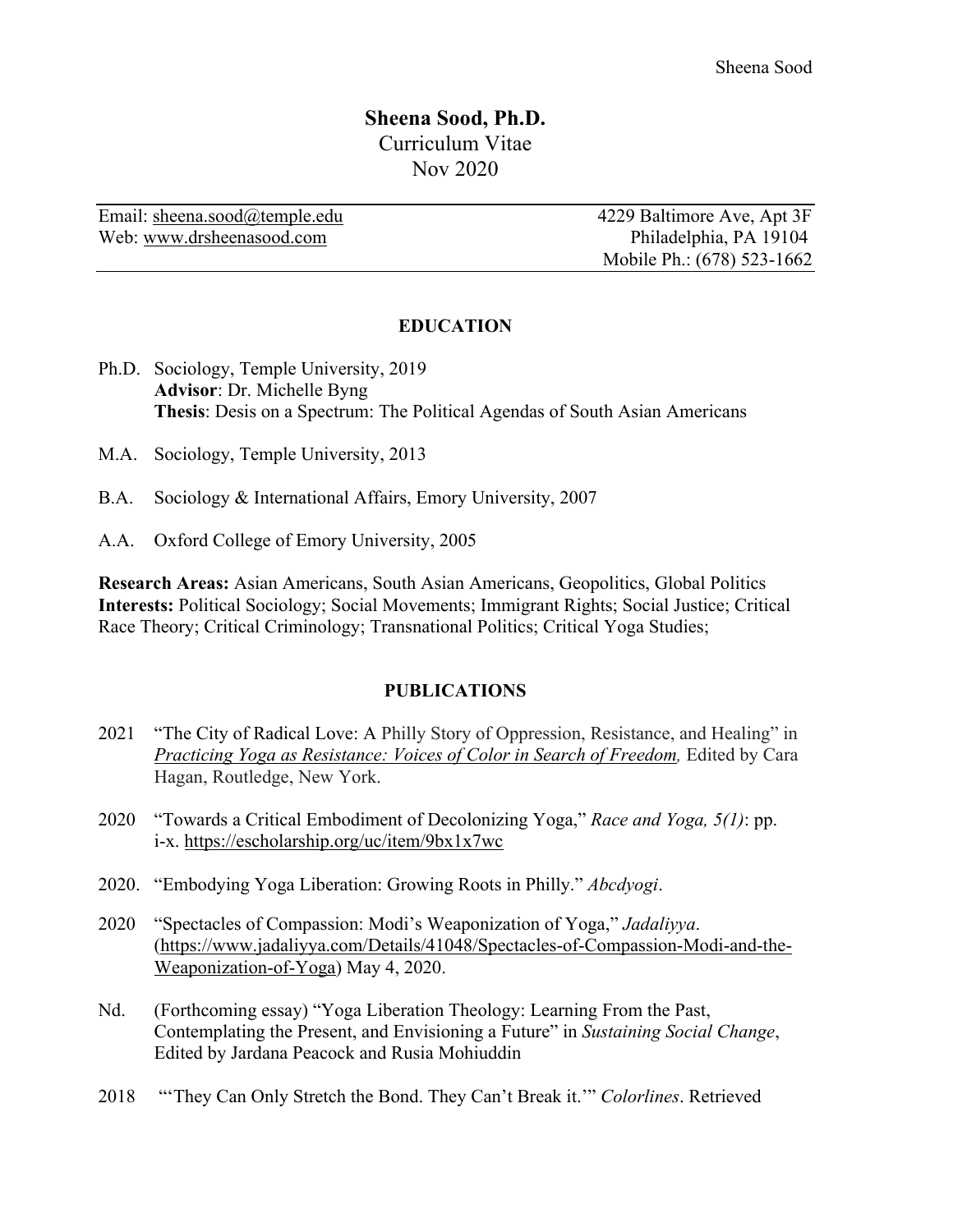March 14, 2019. (https://www.colorlines.com/articles/they-can-only-stretch-bond-theycant-break-it) Nov. 21, 2018.

- 2018 "Cultivating a Yogic Theology of Collective Healing: A Yogini's Journey Disrupting White Supremacy, Hindu Fundamentalism, and Casteism," *Race and Yoga*, 3(1).
- 2017. "DRUM's Soulful Beat: Desis Embodying Radical Healing" in *Reimagining Magazine*, Retrieved Dec 10, 2019. (https://reimaginingmagazine.com/project/drums-soulfulbeat/). Chicago Wisdom Project.
- 2016 "Color-Blind Racism in the Media: Mindy Kaling as an 'Honorary White,'" *Race and Contention in 21st Century U.S. Media*, Edited by Bhoomi Thakore and Jason Smith, Routledge, New York.

## **AUDIO PUBLICATIONS**

2021 Guest Presenter. "Caste, Decolonization, and Liberation" *J. Brown Yoga Talks* Podcast. 2021, February 22.

## **RESEARCH AWARDS, FELLOWSHIPS, GRANTS & HONORS:**

- 2020 Lori Hermelin Bush Seed Fund Recipient, \$5,000 award for Yoga Warrior Tales.
- 2013- Leeway Foundation Awards:
- 2020
- 2020 & 2019: \$1,000 and \$1,300 Window of Opportunity Grants;
- 2017: \$15,000 Transformation Award;
- 2013: \$2,500 Art and Social Change Grant;
- 2016 Temple University, Graduate School, University Fellowship
- 2013 Temple University, Graduate Summer Research Scholarship;

## **INVITED PRESENTATIONS**

- Oct 2020 "Toward a Critical Embodiment of Decolonizing Yoga" at *The Embodiment Conference.* Yoga Track Speaker.
- 2018-2020 "Decolonizing Yoga" Workshops:
	- May 2020: "Asian Healing Practices...," LGBTQ Affairs. Philly, PA;
	- May, Aug., and Sept. 2020: People's Hub;
	- Nov 2019: Maha Yoga Studio, Philadelphia, PA;
	- $\bullet$  2018, 2019, 2020: Studio 34 Yoga & Arts, Philadelphia, PA;
	- June 2019: Mystic Soul Conference, Chicago, IL
- Jan 2017 "Moving From Trauma To Wellness: Sisters Of Color Collective Healing,"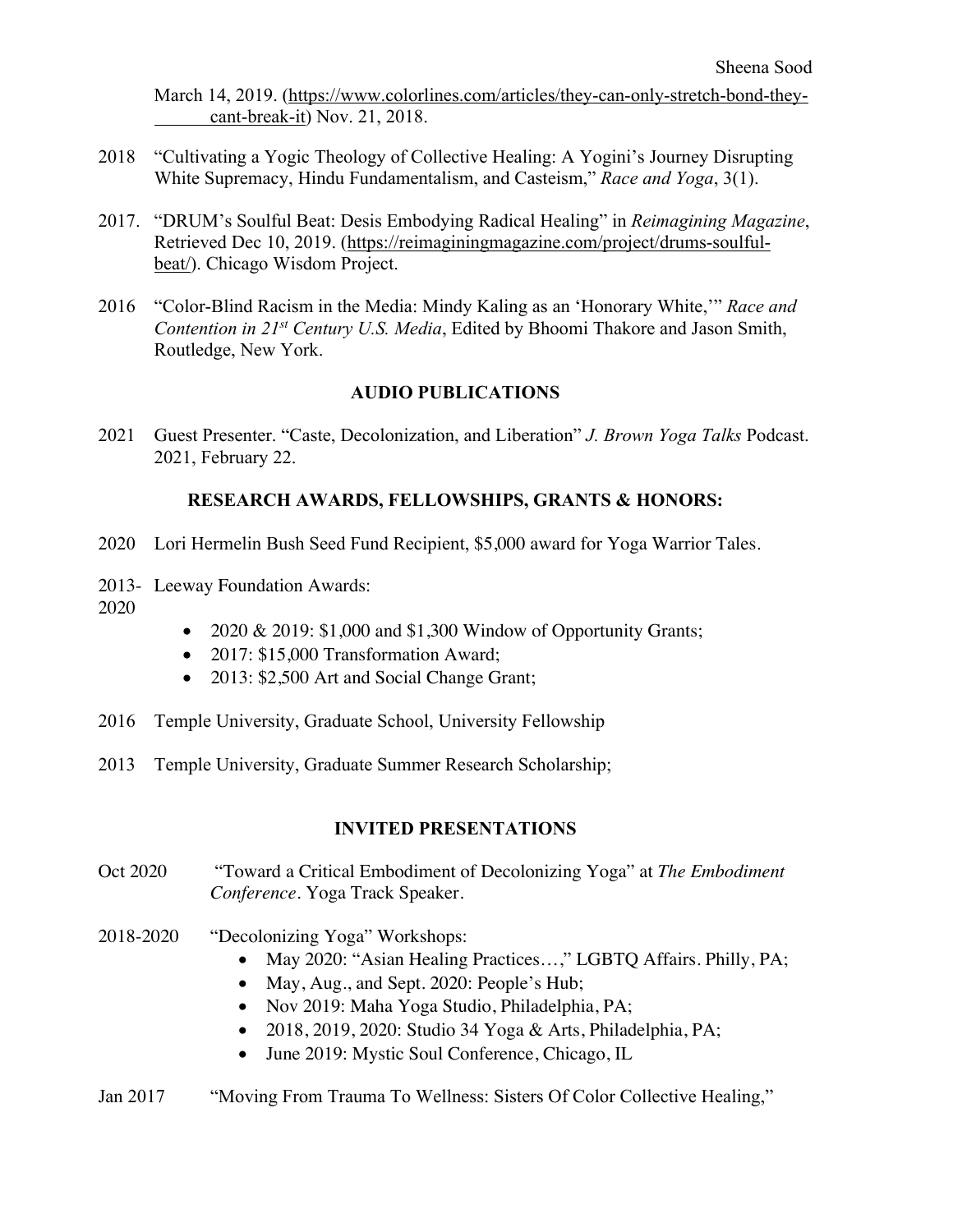Sister-to-Sister Workshop Facilitator at Sociologists for Women in Society (SWS) annual meeting, Albuquerque, New Mexico

# **CONFERENCE ACTIVITY**

| Mar 2021 | "The City of Radical Love: A Philly Story of Oppression, Resistance, and<br>Healing," Practicing Yoga as Resistance: Voices of Color in Search of Freedom<br>Panel, The 2021 Embodied Learning Summit, Duke University, (virtual<br>meeting).                     |
|----------|-------------------------------------------------------------------------------------------------------------------------------------------------------------------------------------------------------------------------------------------------------------------|
| Nov 2019 | "Weaponizing Yoga for Militarized Oppression: India, Israel (Occupied<br>Palestine), & the U.S," Race, Power, and Citizenship Panel, American Studies<br>Association Annual Meeting, Honolulu, HI.                                                                |
| Nov 2018 | "DRUM's Soulful Beat: Desis Embodying Radical Healing and Transformative<br>Change," Ecologies of Radical Healing, American Studies Association Annual<br>Meeting, Atlanta, GA.                                                                                   |
| Aug 2018 | Presider/Co-organizer, "Feeling Race and Resistance in Philly: The Role of<br>Arts, Culture and Healing in Social Movements for Transformation," Regional<br>Spotlight Session, American Sociological Association Annual Meeting,<br>Philadelphia, PA             |
| Aug 2018 | "South Asian Americans and Post-9/11 Experiences of Racialization:<br>Divergently Impacted, Divergently Mobilized," Social and Political Movements<br>in Section on Asia and Asian America, American Sociological Association<br>Annual Meeting, Philadelphia, PA |
| Aug 2017 | "A Seat at the Table for Whom? The Embeddedness of Intersectionality in<br>South Asian American Political Organizing," Society for the Study of Social<br>Problems Annual Meeting, Montreal, CA.                                                                  |
| Aug 2017 | "A Seat at the Table for Whom? The Embeddedness of Intersectionality in<br>South Asian American Political Organizing," Roundtable on Racial and Ethnic<br>Minorities, American Sociological Association Annual Meeting, Montreal, CA.                             |
| Feb 2017 | "South Asian American Political Struggles and Aspirations: How Race Informs<br>Our Organizing," Eastern Sociological Society Annual Meeting. Philadelphia,<br>PA.                                                                                                 |
| Feb 2017 | "Moving from Trauma To Wellness: Sisters Of Color Collective Healing,"<br>Sociologists for Women in Society Winter Meeting, Albuquerque, NM.                                                                                                                      |
| Nov 2016 | "Color-Blind Racism in the Media: Mindy Kaling as an Honorary White,"<br>Philadelphia Asian American Film Festival, Philadelphia, PA.                                                                                                                             |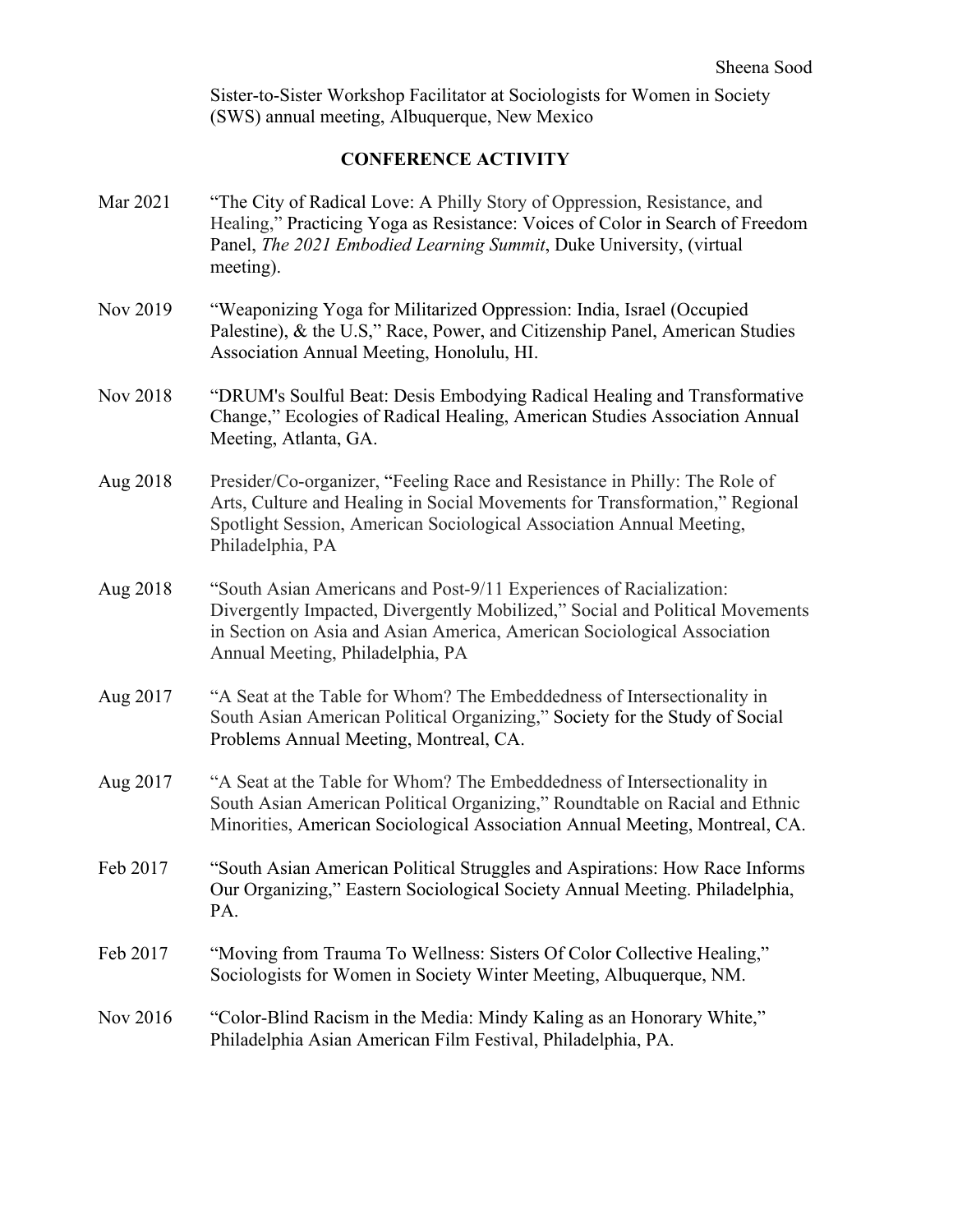| Aug 2016 | "Community Organizations and Political Action: Agendas & Alliances for<br>Racial Justice amongst South Asian Americans," Society for the Study of Social<br>Problems Annual Meeting, Seattle, WA. |
|----------|---------------------------------------------------------------------------------------------------------------------------------------------------------------------------------------------------|
| Mar 2016 | "Universities and adjunct (in)security: the limitations and necessity of radical<br>critical pedagogy," Eastern Sociological Society Annual Meeting, Boston, MA                                   |
| Aug 2013 | "Color-Blind Racism in the Media: Mindy Kaling as an "Honorary White,"<br>Paper, American Sociological Association's Annual Meeting, New<br>York, NY.                                             |
| Feb 2012 | "Well-Intentioned Racism in Multicultural Media: Analyzing South Asian<br>Characterization in NBC's Outsourced," Eastern Sociological Society's Annual<br>Meeting. New York, NY.                  |

## **CAMPUS OR DEPARTMENT TALKS**

- Oct 2019 "Weaponizing Yoga for Militarized Oppression: India, Israel (Occupied Palestine), the U.S. & the Need for Decolonized Healing" Guest Lecture in Border Crossings: Gendered Dimensions of Globalization course, Temple University, Philadelphia, PA
- 2015-2017 "Safe Zone Training" Facilitator at 10+ Campus Departments and Programs
- Mar 2017 "Healing at the Margins featuring Climbing Poetree," Student Life Performance and Workshop Facilitator, Co-sponsored by the Wellness Resource Center & Institute for Diversity, Education and Leadership, Temple University, Philadelphia, PA

## **TEACHING EXPERIENCES**

Temple University, Department of Sociology

- Quantitative Methods in Social Sciences, TA (Fall 2010, Fall 2011, Fall 2012)
- Introduction to Sociology, TA (Spring 2012, Spring 2014)
- Ethnicity and the Immigrant Experience, Primary Instructor (Summer 2012, Fall 2014 2 sections, Spring 2015)
- History and Significance of Race in America (Fall 2013-2 sections, Spring 2014-1 section)
- Race and Poverty in the Americas (Spring 2014)

Temple University, Department of Gender Sexuality & Women Studies

- Living for Change: Autobiographies of Women in Radical Social Movements (Fall 2018 -2 sections, Spring 2019, Fall 2019 – 2 sections, Spring 2020 – 1 section, Fall  $2020 - 1$  section)
- Border Crossings: Gendered Dimensions of Globalization (Fall 2020 1 section)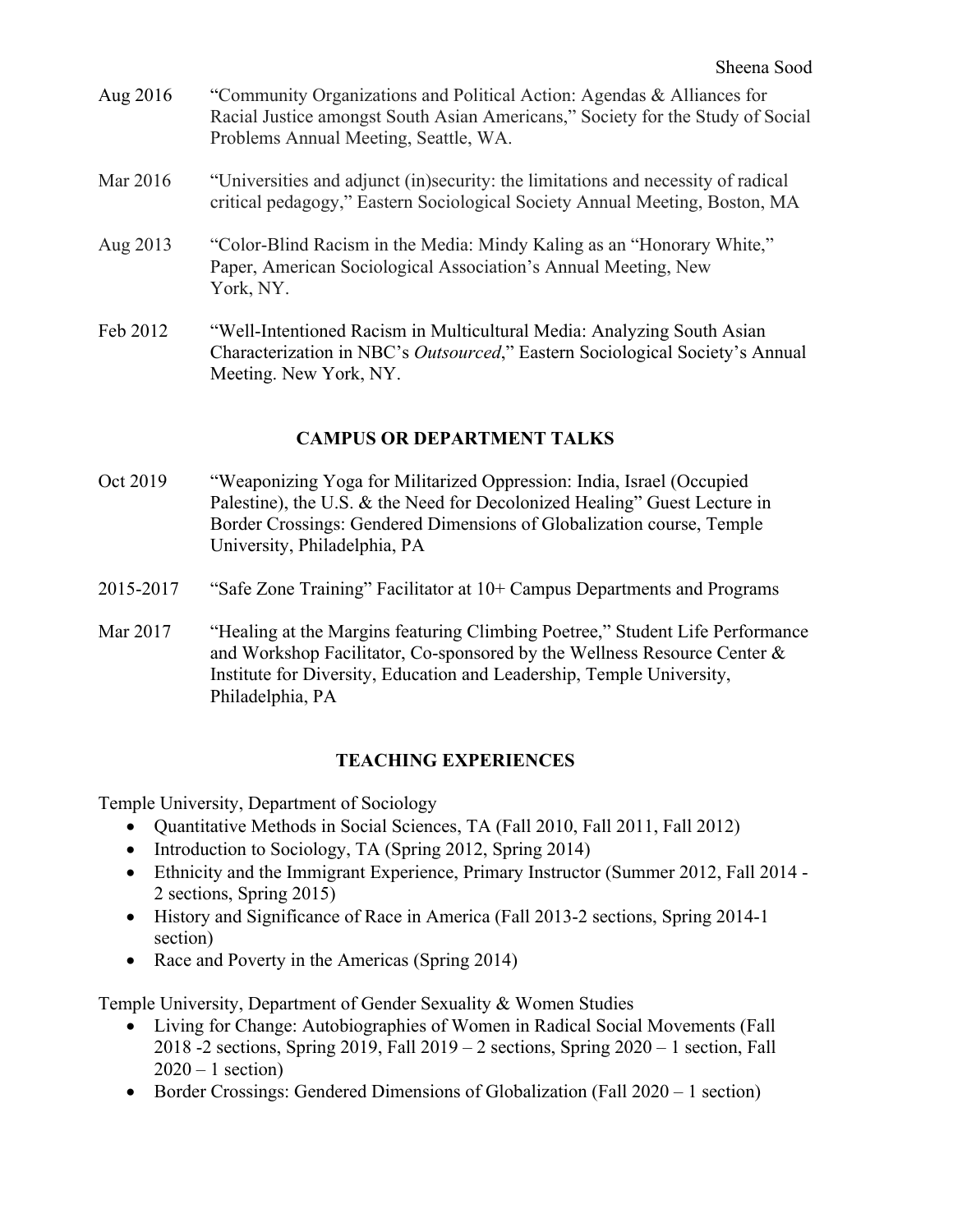La Salle University, Department of Sociology/Criminal Justice

- Principles of Sociology, Primary Instructor (Fall  $2019 2$  sections; Fall  $2020 1$ section)
- Migration and Social Justice (Fall 2020 1 section)

Drexel University, Department of Sociology

- Gender in America, Primary Instructor, (Summer 2015)
- Sex and Society, Primary Instructor (Summer 2015)
- Race and Ethnicity, Primary Instructor (Fall 2015, Spring 2016, Summer 2016, Fall 2016-Online, Winter 2017, Spring 2017, Fall 2017, Summer 2018).

#### **RESEARCH EXPERIENCES**

Graduate Student Researcher, Russell Sage Foundation, "Immigrant-Native Relations in 21<sup>st</sup>-Century America: Intergroup Contact, Trust, and Civic Engagement" (CO-Pis: Michael Jones‐Correa, Helen Marrow, Dina Okamato, Linda Tropp;), 2014-2015.

#### **PROFESSIONAL MEMBERSHIPS**

American Studies Association, 2018-present;

American Sociological Association (Sections: Asia and Asian America; Race and Ethnicity), 2011-Present;

Eastern Sociological Society, 2012-2017;

Sociologists of Women in Society, 2016-2017;

Society for the Study of Social Problems, 2014-2017.

#### **SERVICE TO PROFESSION**

Reviewer for *Race and Yoga* Journal, 2020.

Gender and Sexuality Inclusion Extern, Wellness Resource Center (Student Activities), Temple University, 2015-2017.

Writing Tutor, Temple University, Student Success Center, 2014-2017, 2018-2019.

## **TECHNICAL AND PROFESSIONAL SKILLS**

MS Office, MS Excel, NVivo, Dedoose, STATA, and SPSS

## **COMMUNITY ACTIVITIES**

Philadelphia South Asian Collective (PSAC), The MOVE Organization, Campaign to Bring Mumia Home, Educators for Mumia Abu-Jamal, Transformation Yoga Project, Studio 34 Yoga Instructor, FACTS Charter School, The Beanstalk School